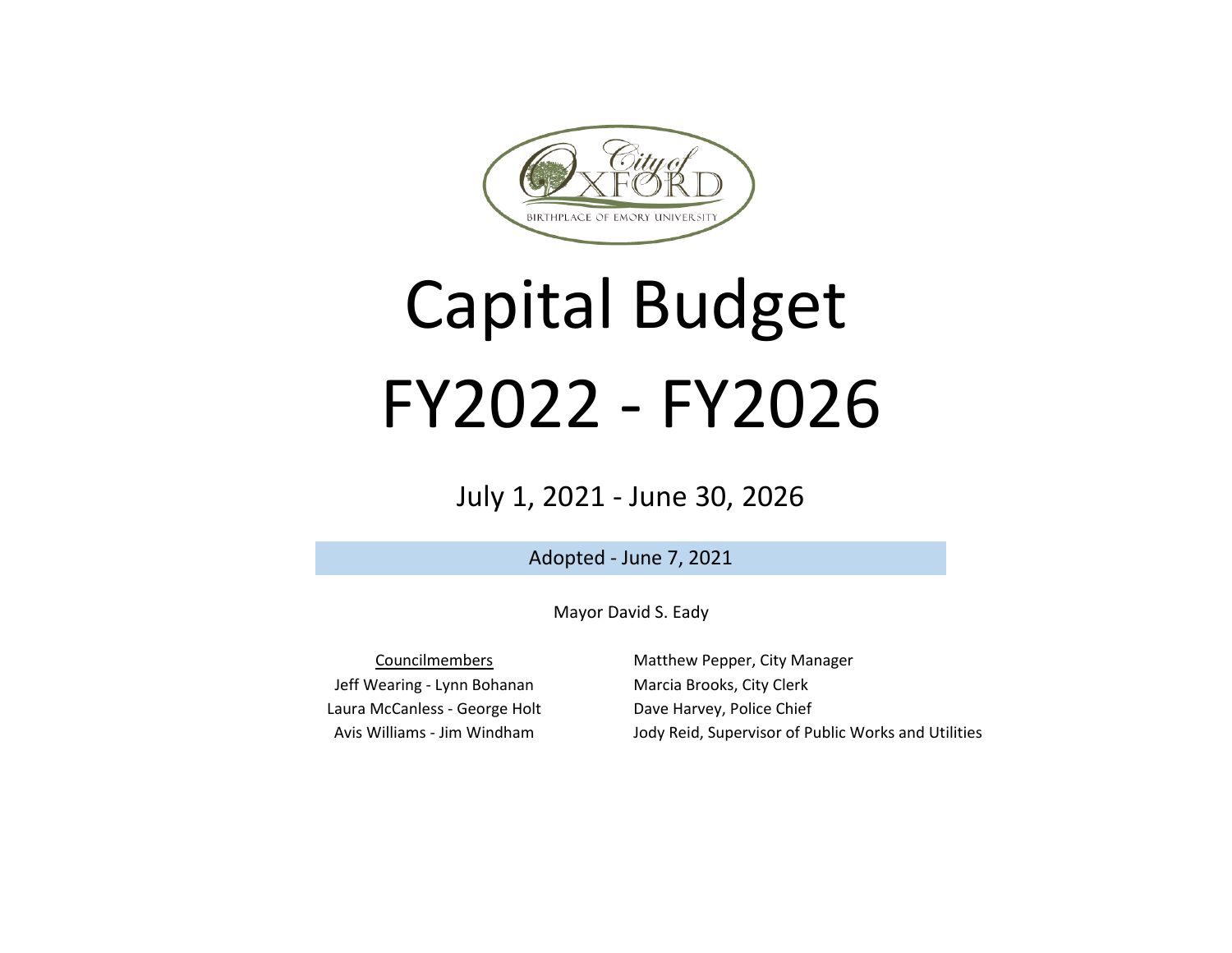## **OXFORD CAPITAL IMPROVEMENT PLAN 2022 - 2026 SCHEDULE Part A Part A**

|                | <b>PROJECT DESCRIPTION</b>                                        | <b>Total Cost</b> | <b>FY2022</b> | <b>FY2023</b> | <b>FY2024</b> | <b>FY2025</b> | <b>FY2026</b> |       | <b>STWP '13   STWP '18</b> |
|----------------|-------------------------------------------------------------------|-------------------|---------------|---------------|---------------|---------------|---------------|-------|----------------------------|
|                | General                                                           |                   |               |               |               |               |               |       |                            |
|                | Yarbrough House Renovation                                        | 100,000           | 100,000       | 0             | 0             | n             | ٥I            |       | 17                         |
| $\overline{a}$ | City Limit Sign (Granite Stone and Landscape)                     | 60,000            | 60,000        | 0             | U             | n             | ΩI            |       | 21                         |
| 3              | <b>Strategic Land Acquisition</b>                                 | 250,000           | 50,000        | 50,000        | 50,000        | 50,000        | 50,000        |       |                            |
| 4              | Dried Indian Creek Greenway / Protective Corridor                 | 1,200,000         | 1,000,000     | 50,000        | 50,000        | 50,000        | 50,000        |       |                            |
| 5              | <b>Electric Vehicle Charging Stations</b>                         | 24,000            | 12,000        | 12,000        |               |               |               |       |                            |
| 6              | <b>City Manager Vehicle</b>                                       | 30,000            | 30,000        | 0             | 0             | 0             | 0             |       |                            |
|                | Parks, Landscapes, and Recreation                                 |                   |               |               |               |               |               |       |                            |
|                | Multi-Use Trails                                                  | 800,000           | 300,000       | 200,000       | 100,000       | 100,000       | 100,000       | 38,42 | 15                         |
|                | 8 Asbury Street Park Wi-Fi                                        | 7,700             | 7,700         | 0             | 0             | 0             | 01            |       |                            |
|                | <b>Streets, Sidewalks, and Street Lamps</b>                       |                   |               |               |               |               |               |       |                            |
|                | 9 Storm Drainage Plans & Improvements                             | 100,000           | 20,000        | 20,000        | 20,000        | 20,000        | 20,000        | 35    |                            |
|                | 10 E. Clark Street Improvements                                   | 450,000           | 450,000       |               |               |               |               | 23,25 | 23,26                      |
|                | 11 Whatcoat Street Improvements                                   | 300,000           | 300,000       |               |               |               |               | 24    | 9                          |
|                | 12 City Sidewalk Improvements (Soule Street to North City Limits) | 1,100,000         | 1,100,000     | 0             |               |               |               |       |                            |
|                | 13 Sidewalk Repairs and Planning                                  | 550,000           | 150,000       | 100,000       | 100,000       | 100,000       | 100,000       | 38,42 |                            |
|                | 14 Emory Street/Highway 81 Street Lamps                           | 600,000           | 300,000       | 300,000       |               |               |               |       |                            |
|                | 15 Other Street Lamps                                             | 300,000           |               | n             | 100,000       | 100,000       | 100,000       |       |                            |
|                | 16 Radar Speed Signs                                              | 10,000            | 10,000        | ი             |               |               | 01            |       |                            |
|                | 17 Speed Humps                                                    | 5,000             | 5,000         | ŋ             | n             |               | N             |       |                            |
|                | 18 Street Repairs and Resurfacing                                 | 1,200,000         | 400,000       | 200,000       | 200,000       | 200,000       | 200,000       |       |                            |
|                | 19 Streets Equipment - Lawnmower(s)                               | 46,000            | 22,000        | 12,000        |               | 12,000        |               |       |                            |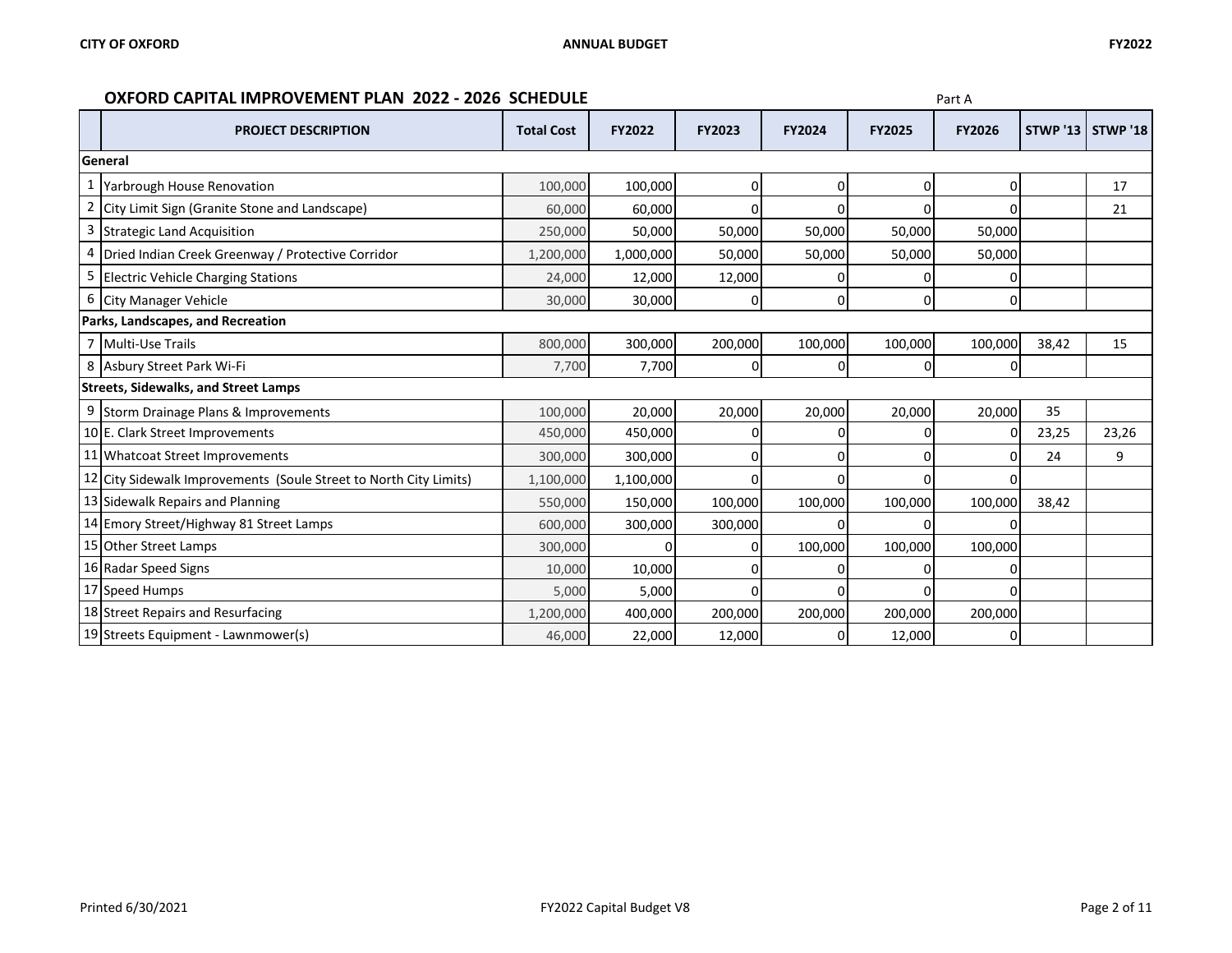### **OXFORD CAPITAL IMPROVEMENT PLAN 2022 - 2026 SCHEDULE Part A Part A**

| <b>PROJECT DESCRIPTION</b>            | <b>Total Cost</b> | <b>FY2022</b> | <b>FY2023</b> | FY2024  | <b>FY2025</b> | <b>FY2026</b> |       | <b>STWP '13   STWP '18</b> |
|---------------------------------------|-------------------|---------------|---------------|---------|---------------|---------------|-------|----------------------------|
| <b>Downtown Development Authority</b> |                   |               |               |         |               |               |       |                            |
| 20 Downtown Development Authority     | 150,000           | 30,000        | 30,000        | 30,000  | 30,000        | 30,000        | 23,25 | 10,17,23                   |
| 21 DDA - Professional Services        | 200,000           | 200,000       | 0             | 0       | 0             | 01            | 23,25 | 10,17,23                   |
| <b>Electric Department</b>            |                   |               |               |         |               |               |       |                            |
| 22 Electric System Improvements       | 719,563           | 269,563       | 150,000       | 100,000 | 100,000       | 100,000       |       |                            |
| 23 Public Works Vehicles & Equipment  | 231,871           | 203,871       | 28,000        |         |               |               |       |                            |
| 24 Smart Meters - Electric            | 300,000           | $\Omega$      | 300,000       | 0       | 0             | 0             | 15    |                            |
| <b>Water and Sewer Department</b>     |                   |               |               |         |               |               |       |                            |
| 25 Water Line Replacement             |                   |               |               |         |               |               |       |                            |
| Queen Ann, W. Bonnell, Stone Streets  | 200,000           | 200,000       | 0             | 0       |               |               |       |                            |
| Oxford Rd, Keel Street, Perry Circle  | 1,330,000         | 1,330,000     |               |         |               |               |       |                            |
| 26 Smart Meters - Water               | 300,000           |               | 300,000       |         |               |               | 15    |                            |
| 27 Sewer Camera and Locator           | 7,365             | 7,365         | 0             | O       |               |               |       |                            |
| <b>Police Department</b>              |                   |               |               |         |               |               |       |                            |
| 28 Police Vehicles                    | 250,000           | 50,000        | 50,000        | 50,000  | 50,000        | 50,000        |       |                            |
| 29 Police Radios                      | 44,100            | 44,100        |               |         |               |               |       |                            |
| <b>TOTALS</b>                         | 10,565,599        | 6,651,599     | 1,502,000     | 800,000 | 812,000       | 800,000       |       |                            |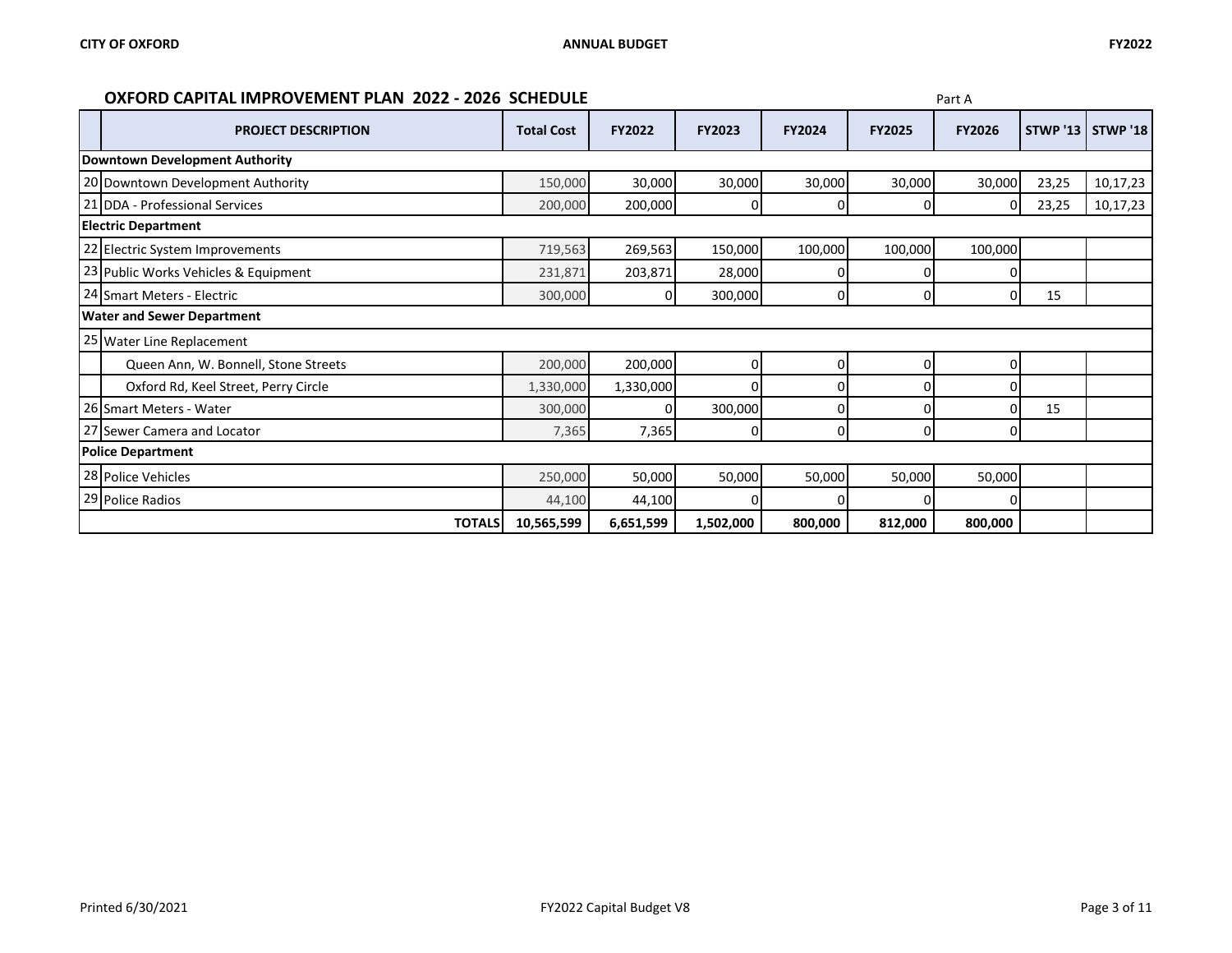#### **CAPITAL BUDGET FISCAL YEAR 2022** Part B

|                | <b>Account Number</b>                       | <b>PROJECT DESCRIPTION</b>                                                    | <b>TOTAL COST</b><br><b>FY2022</b> | <b>CITY FUNDS</b><br><b>FY2022</b> | 2017 SPLOST    | <b>LOAN</b>    | <b>OTHER</b> | <b>STWP</b> |  |  |
|----------------|---------------------------------------------|-------------------------------------------------------------------------------|------------------------------------|------------------------------------|----------------|----------------|--------------|-------------|--|--|
|                | General                                     |                                                                               |                                    |                                    |                |                |              |             |  |  |
| $\mathbf{1}$   |                                             | 350.6000.541300.000 Yarbrough House Renovation                                | 100,000                            | 100,000                            | $\mathbf 0$    | 0              | 0            | 17          |  |  |
| $\overline{2}$ |                                             | 350.6200.541200.000 City Limit Sign (Granite Stone and Landscape)             | 60,000                             | 60,000                             | 0              |                | n            | 21          |  |  |
| 3              |                                             | 350.1500.117100.000 Strategic Land Acquisition                                | 50,000                             | 50,000                             | 0              |                | U            |             |  |  |
| 4              |                                             | 350.1500.117100.001 Dried Indian Creek Greenway / Protective Corridor         | 1,000,000                          | 250,000                            | 0              | 0              | 750,000 a    |             |  |  |
| 5              |                                             | 350.4600.541400.510 Electric Vehicle Charging Stations                        | 12,000                             | 12,000                             | 0              |                | 0            |             |  |  |
| 6              |                                             | 350.1500.542200.000 City Manager Vehicle                                      | 30,000                             | 30,000                             | $\mathbf 0$    | 0              | 0            |             |  |  |
|                | Parks, Landscapes, and Recreation           |                                                                               |                                    |                                    |                |                |              |             |  |  |
|                |                                             | 350.6200.541200.001 Multi-Use Trails                                          | 300,000                            | 300,000                            | $\overline{0}$ | $\overline{0}$ | 0            |             |  |  |
| 8              |                                             | 350.6200.542401.000 Asbury Street Park Wi-Fi                                  | 7,700                              | 7,700                              | $\mathbf 0$    | 0              | 0            |             |  |  |
|                | <b>Streets, Sidewalks, and Street Lamps</b> |                                                                               |                                    |                                    |                |                |              |             |  |  |
| 9              |                                             | 350.4250.541200.000 Storm Drainage Plans & Improvements                       | 20,000                             | 20,000                             | $\mathbf 0$    |                | 0            |             |  |  |
| 10             |                                             | 350.4200.541400.002 E. Clark Street Improvements                              | 450,000                            | 450,000                            | $\Omega$       | 0              | 0            | 23,26       |  |  |
| 11             |                                             | 350.4226.541201.000 Whatcoat Street Improvements                              | 300,000                            | 300,000                            | 0              | 0              | 0            | 9           |  |  |
| 12             |                                             | 350.4224.541203.002 City Sidewalk Project (Soule Street to North City Limits) | 1,100,000                          | 900,000                            | 200,000        |                | ŋ            |             |  |  |
| 13             |                                             | 350.4200.541201.000 Sidewalk Repairs and Planning                             | 150,000                            | 150,000                            | 0              | 0              | 0            |             |  |  |
| 14             |                                             | 350.4260.541400.000 Emory Street/Highway 81 Street Lamps                      | 300,000                            | 300,000                            | $\overline{0}$ | $\Omega$       | 0            |             |  |  |
| 15             |                                             | 350.4270.541400.000 Radar Speed Signs                                         | 10,000                             | 10,000                             | 0              |                | 0            |             |  |  |
| 16             | 350.4270.541400.001 Speed Humps             |                                                                               | 5,000                              | 5,000                              | 0              |                | 0            |             |  |  |
| 17             |                                             | 350.4200.541400.001 Street Repairs and Resurfacing                            | 400,000                            | 325,000                            | 0              | 0              | 75,000 b     |             |  |  |
| 18             |                                             | 350.4200.542100.001 Streets Department - Lawnmower(s)                         | 22,000                             | 22,000                             | 0              |                | 0            |             |  |  |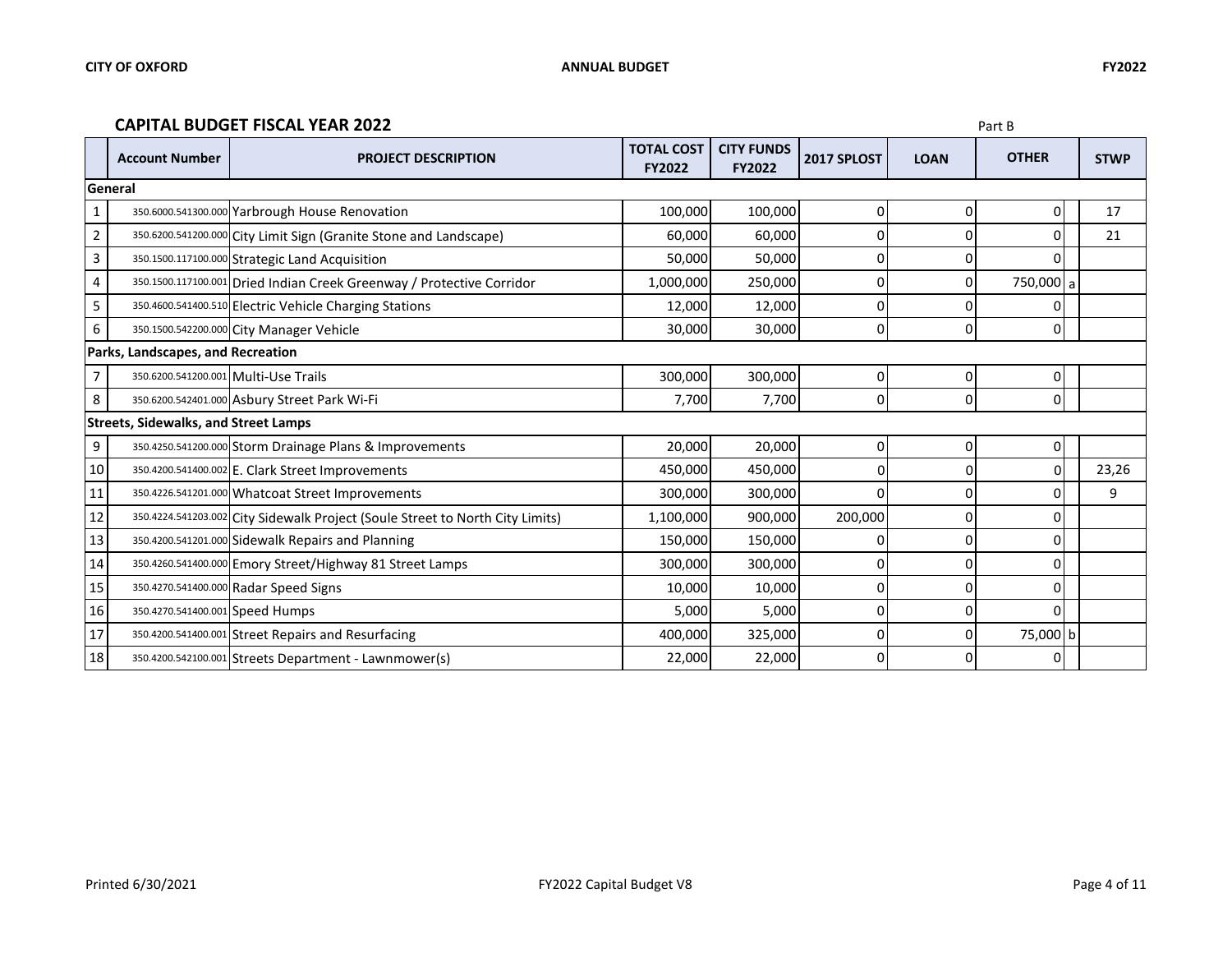#### **CAPITAL BUDGET FISCAL YEAR 2022** Part B

|    |                                                                       | <u>UNI IINE DUDUET I IJUNE I ENIX EUZZ</u>         |                                    |                                    |             |             | ιαιιυ        |             |
|----|-----------------------------------------------------------------------|----------------------------------------------------|------------------------------------|------------------------------------|-------------|-------------|--------------|-------------|
|    | <b>Account Number</b>                                                 | <b>PROJECT DESCRIPTION</b>                         | <b>TOTAL COST</b><br><b>FY2022</b> | <b>CITY FUNDS</b><br><b>FY2022</b> | 2017 SPLOST | <b>LOAN</b> | <b>OTHER</b> | <b>STWP</b> |
|    | Downtown Development Authority (DDA)                                  |                                                    |                                    |                                    |             |             |              |             |
| 19 |                                                                       | 350.7550.612000.000 Downtown Development Authority | 30,000                             | 30,000                             | 0           | 0           | 0            | 10,17,23    |
| 20 |                                                                       | 350.7550.521200.000 DDA - Professional Services    | 200,000                            | 200,000                            | 0           | οı          | Ω            |             |
|    | <b>Electric Department</b>                                            |                                                    |                                    |                                    |             |             |              |             |
| 21 |                                                                       | 350.4600.541402.510 Electric System Improvements   | 269,563                            | 269,563                            | 0           | $\Omega$    | 0            |             |
| 22 | 350.4600.542200.002 Line Truck                                        |                                                    | 203,871                            | 203,871                            | 0           | 0           | 0            |             |
|    | <b>Water and Sewer Department</b>                                     |                                                    |                                    |                                    |             |             |              |             |
|    |                                                                       | <b>Water Line Replacement</b>                      |                                    |                                    |             |             |              |             |
| 23 | 350.4400.541000.505                                                   | Queen Ann, W. Bonnell, Stone Streets               | 200,000                            | 200,000                            | 0           | $\Omega$    | 0            |             |
| 24 | 350.4400.541001.505                                                   | Oxford Rd, Keel Street, Perry Circle               | 1,330,000                          | 580,000                            |             |             | 750,000 c    |             |
| 25 |                                                                       | 350.4300.542100.505 Sewer Camera and Locator       | 7,365                              | 7,365                              | 0           | $\Omega$    |              |             |
|    | <b>Police Department</b>                                              |                                                    |                                    |                                    |             |             |              |             |
| 26 |                                                                       | 322.3200.542201.000 Equipment - Police Vehicles    | 50,000                             | ΩI                                 | 50,000      | $\Omega$    | O            |             |
| 27 |                                                                       | 322.3200.542501.000 Equipment - Police Radios      | 44,100                             |                                    | 44,100      | 0           | U            |             |
|    | <b>TOTALS</b><br>6,651,599<br>4,782,499<br>294,100<br>1,575,000<br>Οl |                                                    |                                    |                                    |             |             |              |             |

Footnotes:

a Funds from the Georgia Outdoor Stewardship Program (GOSP).

b Funds from the Local Maintenance Improvement Grant (LMIG).

c Funds from the Community Development Block Grant (CBDG).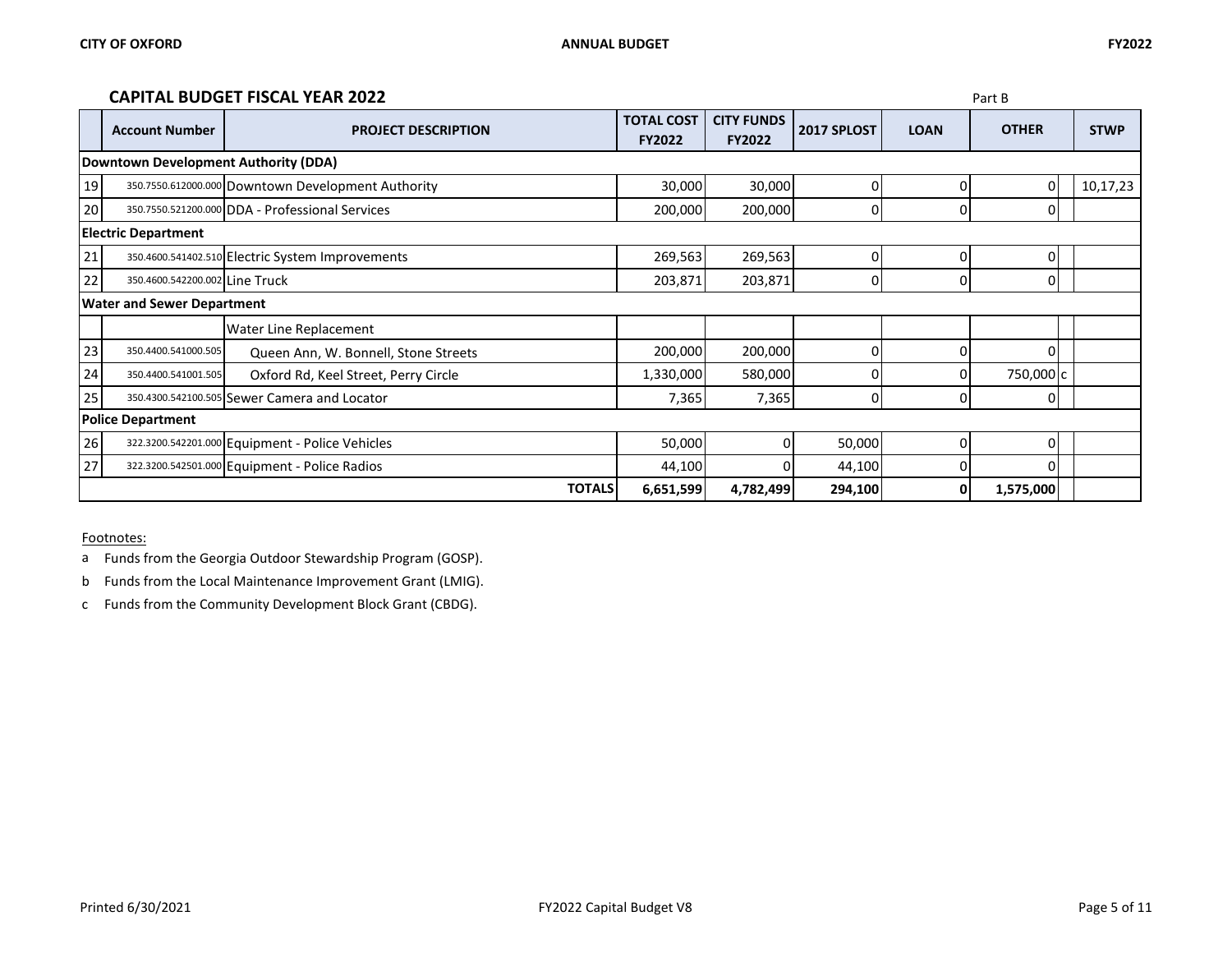# **FY2022 Capital Budget Detail Recommend City Funds Other Funds**

| General                                                                                                                                                                                                                                                                                                                                                                                                                                                                                                                 |           |         |         |
|-------------------------------------------------------------------------------------------------------------------------------------------------------------------------------------------------------------------------------------------------------------------------------------------------------------------------------------------------------------------------------------------------------------------------------------------------------------------------------------------------------------------------|-----------|---------|---------|
| Yarbrough House and Property Renovation - Renovate the existing building located at 107<br>1 W. Clark Street. The work will include updating the building's HVAC, water/sewer, and<br>electric systems, exterior, etc.                                                                                                                                                                                                                                                                                                  | 100,000   | 100,000 |         |
| City Limit Sign (Granite Stone and Landscape) - Construct a free-standing, monument style<br>2 welcome sign on the lot located at 6153 Emory Street. In addition, the project will include a<br>landscaping plan for the lot.                                                                                                                                                                                                                                                                                           | 60,000    | 60,000  | 0       |
| Strategic Land Acquisitions - Acquire land to support comprehensive plan goals and<br>3 objectives, to include land associated with town center development and, possibly, land<br>needed to buffer the city against encroachment.                                                                                                                                                                                                                                                                                      | 50,000    | 50,000  |         |
| Dried Indian Creek Greenway / Protective Corridor - Acquire conversation easements on<br>properties located along Dried Indian Creek to serve as a protective corridor. As an<br>alternative to the conservation easements, the item also includes funds to purchase<br>property along Dried Indian Creek. In addition, the project includes funds to install a 10-12'<br>multi-use trail along the creek. We will pursue funding through the Georgia Outdoor<br>Stewardship Program, which requires a 25% local match. | 1,000,000 | 250,000 | 750,000 |
| 5 Electric Vehicle Charging Stations - Install one (1) dual capacity stations on city property.                                                                                                                                                                                                                                                                                                                                                                                                                         | 12,000    | 12,000  |         |
| 6 City Manager Vehicle - Replace the existing vehicle.                                                                                                                                                                                                                                                                                                                                                                                                                                                                  |           |         |         |
|                                                                                                                                                                                                                                                                                                                                                                                                                                                                                                                         | 30,000    | 30,000  |         |

# **Parks, Landscapes, and Recreation**

| <b>Multi-Use Trails - We will need to select locations throughout the city to install additional</b>   |         |         |    |
|--------------------------------------------------------------------------------------------------------|---------|---------|----|
| Imulti-use trails.                                                                                     | 300,000 | 300,000 | ΟI |
| Asbury Street Park Wi-Fi - Install wi-fi capability for the Asbury Street Park Pavilion to             |         |         |    |
| <b>g</b> ensure the existing security cameras can record to the city's cloud security program. It will |         |         |    |
| also provide limited wi-fi to the park greenspace.                                                     | 7.700   | 7.700   | ΟI |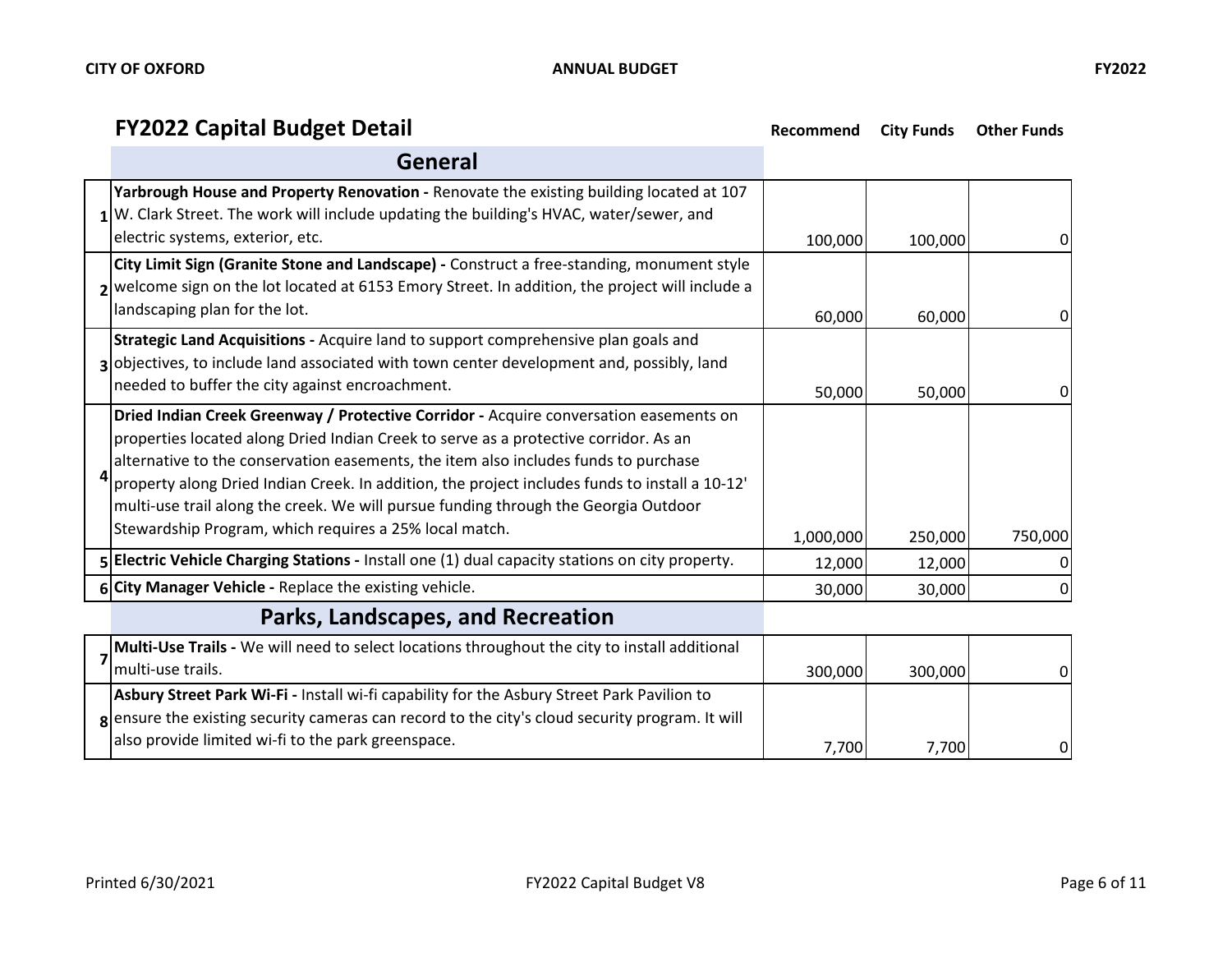# **FY2022 Capital Budget Detail Recommend City Funds Other Funds**

|    | <b>Streets, Sidewalks, and Street Lamps</b>                                                                                                                                                                                                                                                                                                                                                                                                                                                                       |                 |                 |                                  |
|----|-------------------------------------------------------------------------------------------------------------------------------------------------------------------------------------------------------------------------------------------------------------------------------------------------------------------------------------------------------------------------------------------------------------------------------------------------------------------------------------------------------------------|-----------------|-----------------|----------------------------------|
|    | Storm Drainage plans and improvements - For minor improvements to our storm drainage<br>system and to help us meet the requirements of our state-mandated storm drainage plan.                                                                                                                                                                                                                                                                                                                                    | 20,000          | 20,000          | 0                                |
| 10 | East Clark Street Improvements - Complete redevelopment of East Clark Street including<br>water, sewer, electric, street, sidewalk, and drainage. The sewer service was funded with<br>the GEFA loan as part of the Emory Sewer Project. Electric service will be underground and<br>will have pedestrian sized street lamps.                                                                                                                                                                                     | 450,000         | 450,000         | 0                                |
|    | Whatcoat Street Improvements - Make streetscape improvements to Whatcoat Street<br>including constructing a sidewalk on the southside of the street, installing pedestrian lighting<br>11 similar to what is currently found on Pierce Street, creating additional parking on the<br>northwest side of the street and removing the existing concrete circle (the skating rink).                                                                                                                                   | 300,000         | 300,000         | 0                                |
| 12 | City Sidewalk Improvements (Soule Street to E. Richardson Street) - Extend the sidewalk<br>from Soule Street north to the city limits. The project will consist of adding sidewalks,<br>pedestrian scale lighting, and related improvements to the east side of Emory Street from<br>Soule Street to E. Richardson Street and to the west side of Emory Street from Soule Street<br>to Watson Street. In addition, the scope includes installing an midblock pedestrian crossing<br>in the vicinity of Emory Way. | 1,100,000       | 900,000         | 200,000                          |
|    | Sidewalk Repairs and Planning - Make repairs to the existing sidewalk that runs along the<br>13 westside of Emory Street (SR 81) from the city-owned greenspace north to Soule Street. The<br>project includes installing the conduit for future pedestrian scale lighting.                                                                                                                                                                                                                                       | 150,000         | 150,000         | 01                               |
| 14 | Emory Street / Highway 81 Street Lamps - Install pedestrian street lights on the westside of<br>Emory Street (SR 81).                                                                                                                                                                                                                                                                                                                                                                                             | 300,000         | 300,000         | $\overline{0}$                   |
|    | 15 Radar Speed Signs - Install radar speed signs along Emory Street/SR 81.<br>16 Speed Humps - Install speed humps on streets identified by the city.                                                                                                                                                                                                                                                                                                                                                             | 10,000<br>5,000 | 10,000<br>5,000 | $\overline{0}$<br>$\overline{0}$ |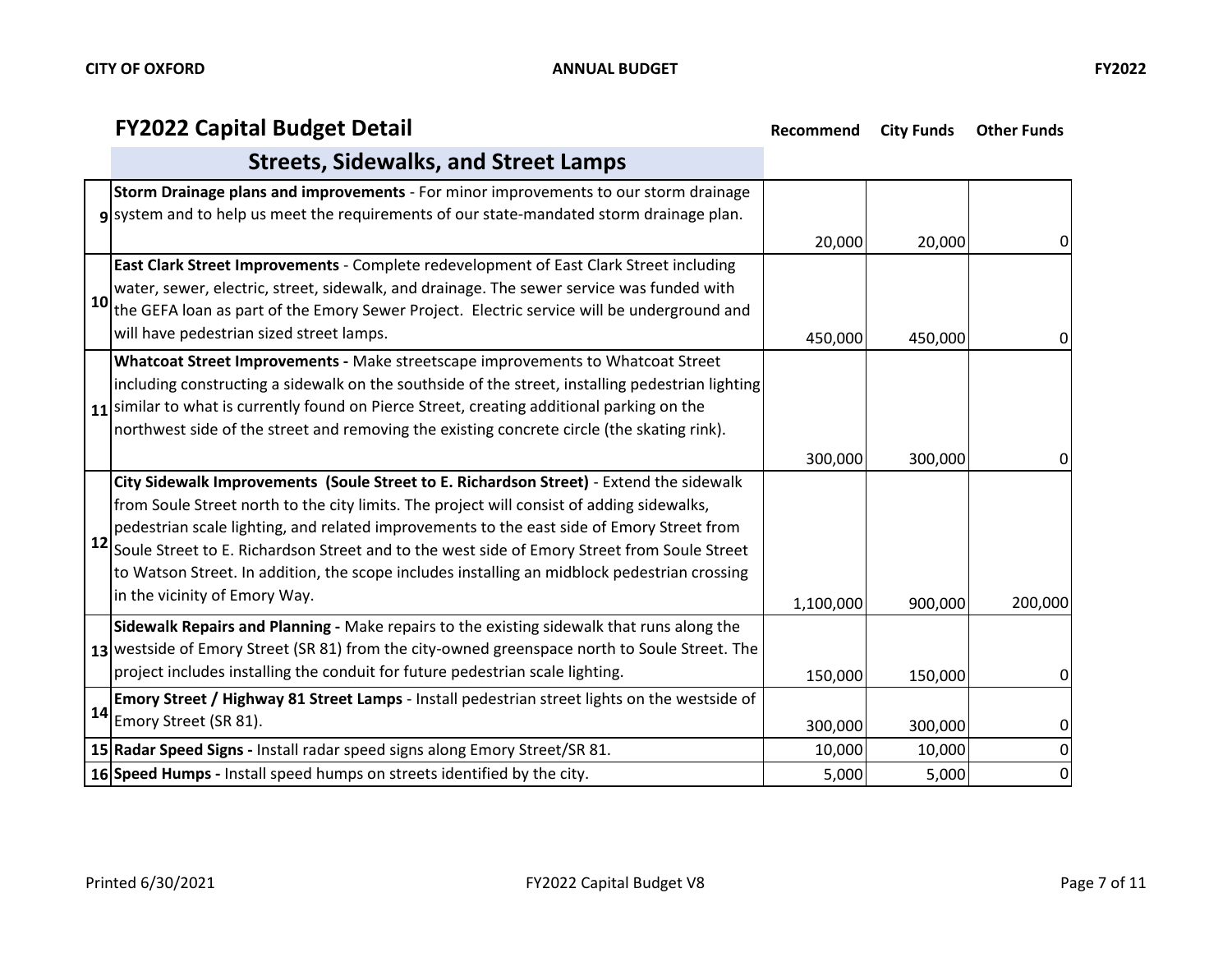| ×<br>ł |  |
|--------|--|
|--------|--|

|    | <b>FY2022 Capital Budget Detail</b>                                                                                                                                                                                                                                                                                                                                                                                                                                                                                                                                                                                                                  | Recommend | <b>City Funds</b> | <b>Other Funds</b> |
|----|------------------------------------------------------------------------------------------------------------------------------------------------------------------------------------------------------------------------------------------------------------------------------------------------------------------------------------------------------------------------------------------------------------------------------------------------------------------------------------------------------------------------------------------------------------------------------------------------------------------------------------------------------|-----------|-------------------|--------------------|
| 17 | Street Repairs and Resurfacing - This project is done annually with some funding from the<br>Georgia Department of Transportation's Local Maintenance Improvement Grant (LMIG)<br>program. It requires a local funds match. Given the timing of awarding the contract, we will<br>complete the FY21 project (Longstreet Circle) during FY22. We will use our FY20 and FY21 to                                                                                                                                                                                                                                                                        |           |                   |                    |
|    | pay for the Longstreet Circle resurfacing project. We will select the street for our FY22 LMIG<br>project later in the fiscal year.                                                                                                                                                                                                                                                                                                                                                                                                                                                                                                                  | 400,000   | 325,000           | 75,000             |
|    | Streets Department - Lawnmower(s) - Purchase a 60" rear discharge mower and a 54" side<br>discharge mower to maintain the city's rights-of-way and parks. The city will use the mower<br>18 approximately eight (8) hours a day for approximately eight (8) months out of the year. Our<br>current mowers have roughly 2,234 and 2,025 hours of documented use, respectively.                                                                                                                                                                                                                                                                        |           |                   |                    |
|    |                                                                                                                                                                                                                                                                                                                                                                                                                                                                                                                                                                                                                                                      | 22,000    | 22,000            | 0                  |
|    | Downtown Development Authority (DDA)                                                                                                                                                                                                                                                                                                                                                                                                                                                                                                                                                                                                                 |           |                   |                    |
| 19 | Downtown Development Authority - Intergovernmental agreement funding for ongoing                                                                                                                                                                                                                                                                                                                                                                                                                                                                                                                                                                     |           |                   |                    |
|    | support to the city's Downtown Development Authority.                                                                                                                                                                                                                                                                                                                                                                                                                                                                                                                                                                                                | 30,000    | 30,000            | 0                  |
| 20 | DDA - Professional Services - Agreement funding the initial design costs for the town center                                                                                                                                                                                                                                                                                                                                                                                                                                                                                                                                                         |           |                   |                    |
|    | development.                                                                                                                                                                                                                                                                                                                                                                                                                                                                                                                                                                                                                                         | 200,000   | 200,000           | 0                  |
|    | <b>Electric Department</b>                                                                                                                                                                                                                                                                                                                                                                                                                                                                                                                                                                                                                           |           |                   |                    |
|    | Electric System Improvements - Each year we select a project to improve and maintain a reliable<br>electric system. Given the timing of awarding the contract and purchasing the materials, we will<br>complete the FY21 project of replacing utility poles, wires, switches, and equipment on E. Soule<br>21 Street, Green Street, E. Bonnell Street, Hillcrest Drive, E. Wade Street, the line behind Mainstay<br>Academy, and the line behind 702 Emory Street in FY22. For our FY22 project, we will replaces<br>poles, wires, switches, and equipment on Emory Street. In addition, we will also pay for pole<br>inspections from this account. | 269,563   | 269,563           | 0                  |
|    | Public Works Vehicles and Equipment - Replace aging line truck. It is a 1993 model with<br>22 67,735 miles. We bought it used fourteen (14) years ago. The turn table and lower and<br>upper booms are leaking fluid.                                                                                                                                                                                                                                                                                                                                                                                                                                |           |                   |                    |
|    |                                                                                                                                                                                                                                                                                                                                                                                                                                                                                                                                                                                                                                                      | 203,871   | 203,871           | 0                  |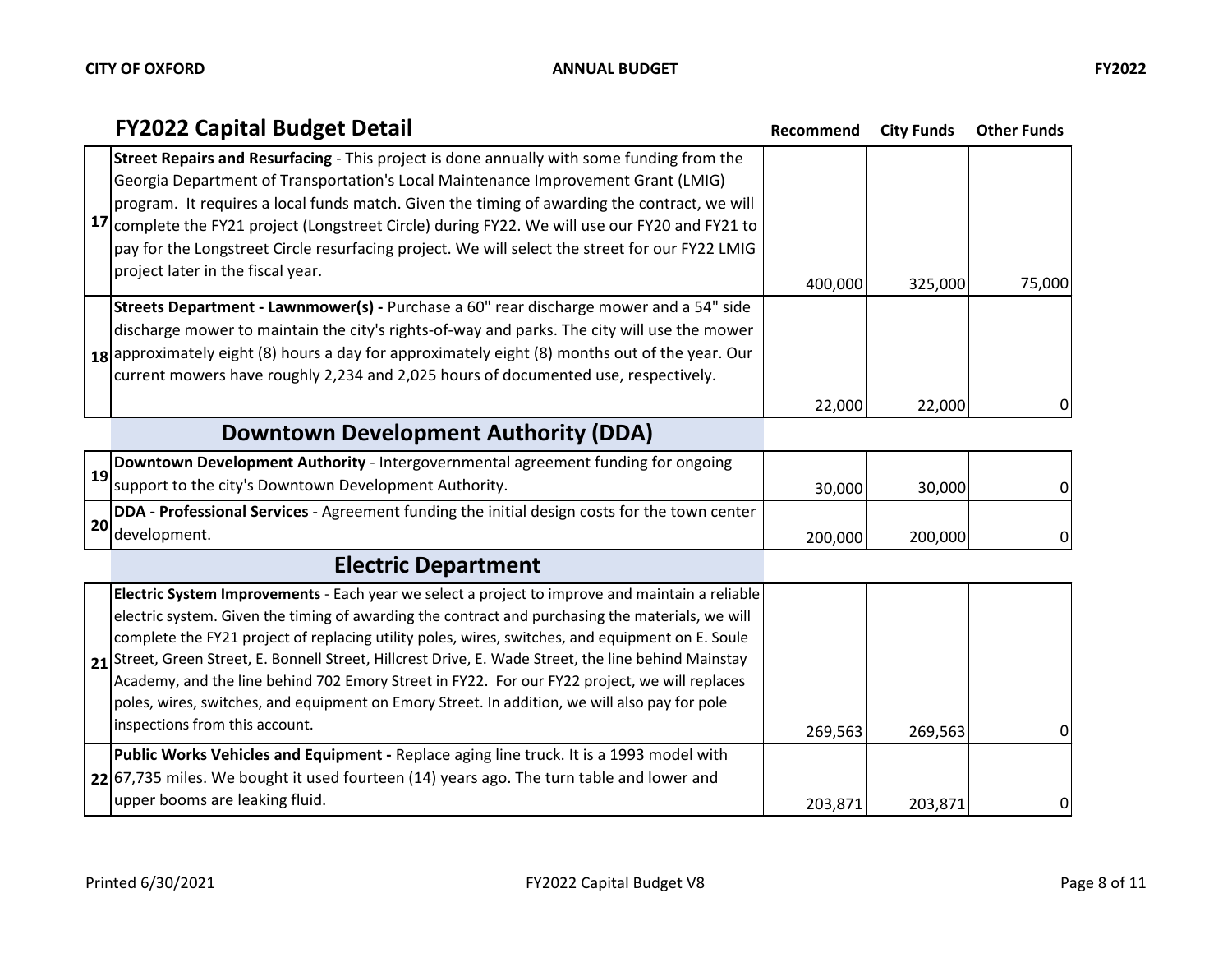# **FY2022 Capital Budget Detail Recommend City Funds Other Funds**

|    | <b>Water and Sewer Department</b>                                                                                                                                                                                                                                                                                                                                                                          |           |         |         |
|----|------------------------------------------------------------------------------------------------------------------------------------------------------------------------------------------------------------------------------------------------------------------------------------------------------------------------------------------------------------------------------------------------------------|-----------|---------|---------|
|    | Water Line Replacement - Replace existing 6" water line on W Bonnell, Queen Ann, and<br>23 Stone Streets with 8" water line. This will replace the remaining "transite" water pipe in our<br>system.                                                                                                                                                                                                       | 200,000   | 200,000 | 0       |
|    | Replace water main on Oxford Road, Keel Street, Cat Paw Court, Beakhead Court, and<br>Perry Circle - This section of the water system is about 40+ years old. It was installed with a<br>24 very thin, low grade PVC pipe. In the past four years, we have repaired the water main<br>seven times in different places. The city will apply for a Community Development Block<br>Grant to fund the project. | 1,330,000 | 580,000 | 750.000 |
| 25 | Sewer Camera and Locator - Purchase a sewer camera and locator to pinpoint blockages in<br>the city's sewer system.                                                                                                                                                                                                                                                                                        | 7,365     | 7,365   |         |
|    |                                                                                                                                                                                                                                                                                                                                                                                                            |           |         |         |

# **Police Department**

| 26 Police Vehicle - Purchase a police car with equipment (radio, sirens, decals, etc.).                                                                                                                                                                                                                                                                                                                                                                                                                          | 50,000    |           | 50,000    |
|------------------------------------------------------------------------------------------------------------------------------------------------------------------------------------------------------------------------------------------------------------------------------------------------------------------------------------------------------------------------------------------------------------------------------------------------------------------------------------------------------------------|-----------|-----------|-----------|
| <b>Police Radios - Newton County has decided to sign a contract with Motorola to enhance the</b><br>coverage of the communication of public safety within the county. This will make it<br>necessary to replace our outdated equipment with new equipment. Our portable radios are<br>27 approximately 10-years old and our car radios are 5-years old. For the FY2022 Capital<br>Budget, we plan to replace five (5) portable radios, four (4) car radios, and one (1) base<br>radio for the police department. | 44,100    |           | 44.100    |
| <b>TOTALS</b>                                                                                                                                                                                                                                                                                                                                                                                                                                                                                                    | 6,651,599 | 4,782,499 | 1,869,100 |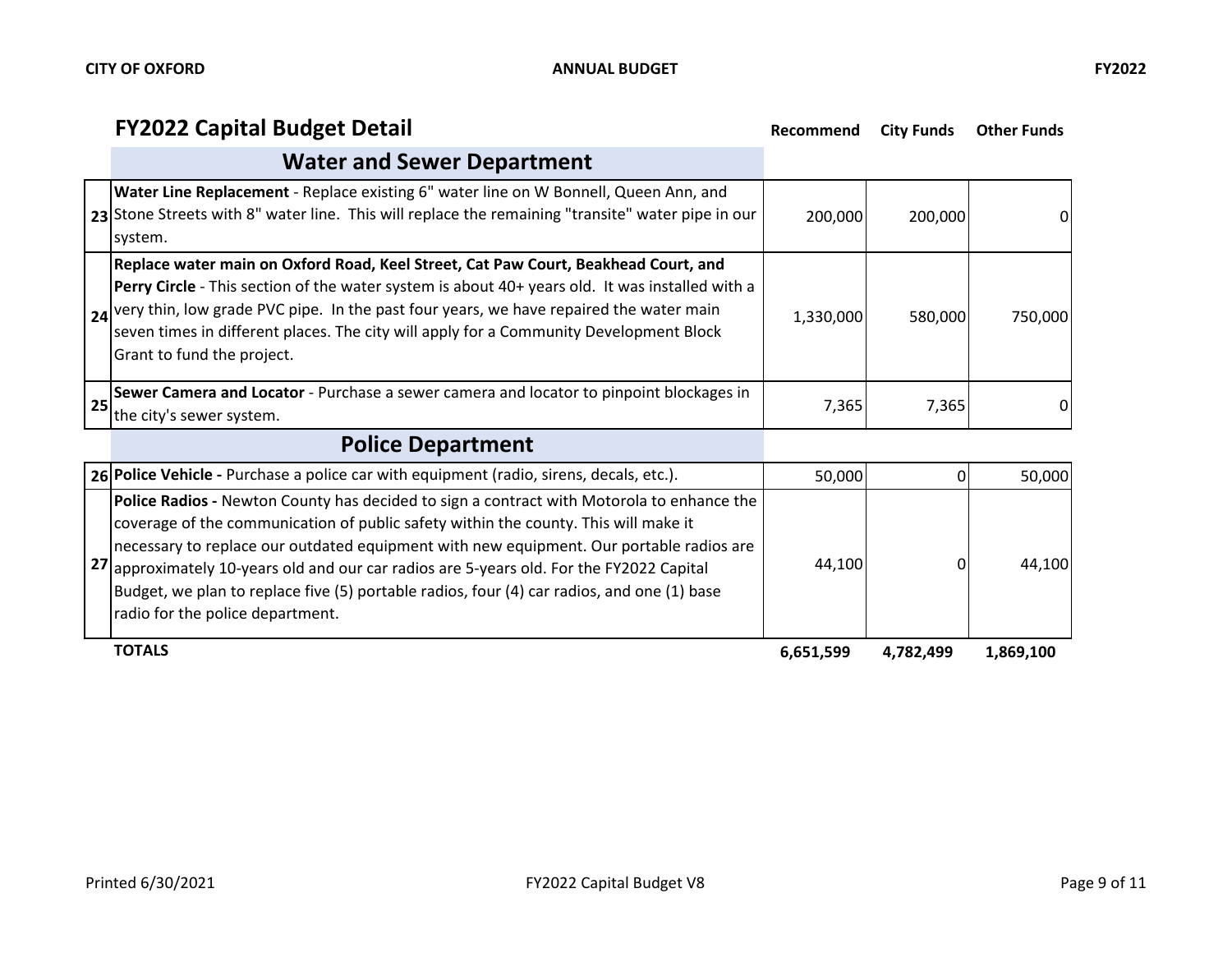| <b>FY2022 Capital Budget Detail</b>                | Recommend    | <b>City Funds</b> | <b>Other Funds</b> |
|----------------------------------------------------|--------------|-------------------|--------------------|
| <b>SPLOST Funding Summary</b>                      | <b>Total</b> | <b>YTD</b>        | <b>Balance</b>     |
|                                                    |              |                   |                    |
| 2017 SPLOST                                        |              |                   |                    |
| Water & Sewer - Emory Street Sewer Project         | 500,000      | 500,000           | 01                 |
| Transportation                                     | 500,000      | 292,855           | 207,145            |
| Recreation - Asbury Street Park                    | 400,000      | 400,000           | $\Omega$           |
| Public Safety - Radio Upgrades and Future Vehicles | 100,965      |                   | 100,965            |
| 2017 SPLOST Subtotal                               | \$1,500,965  | \$1,192,855       | \$308,110          |